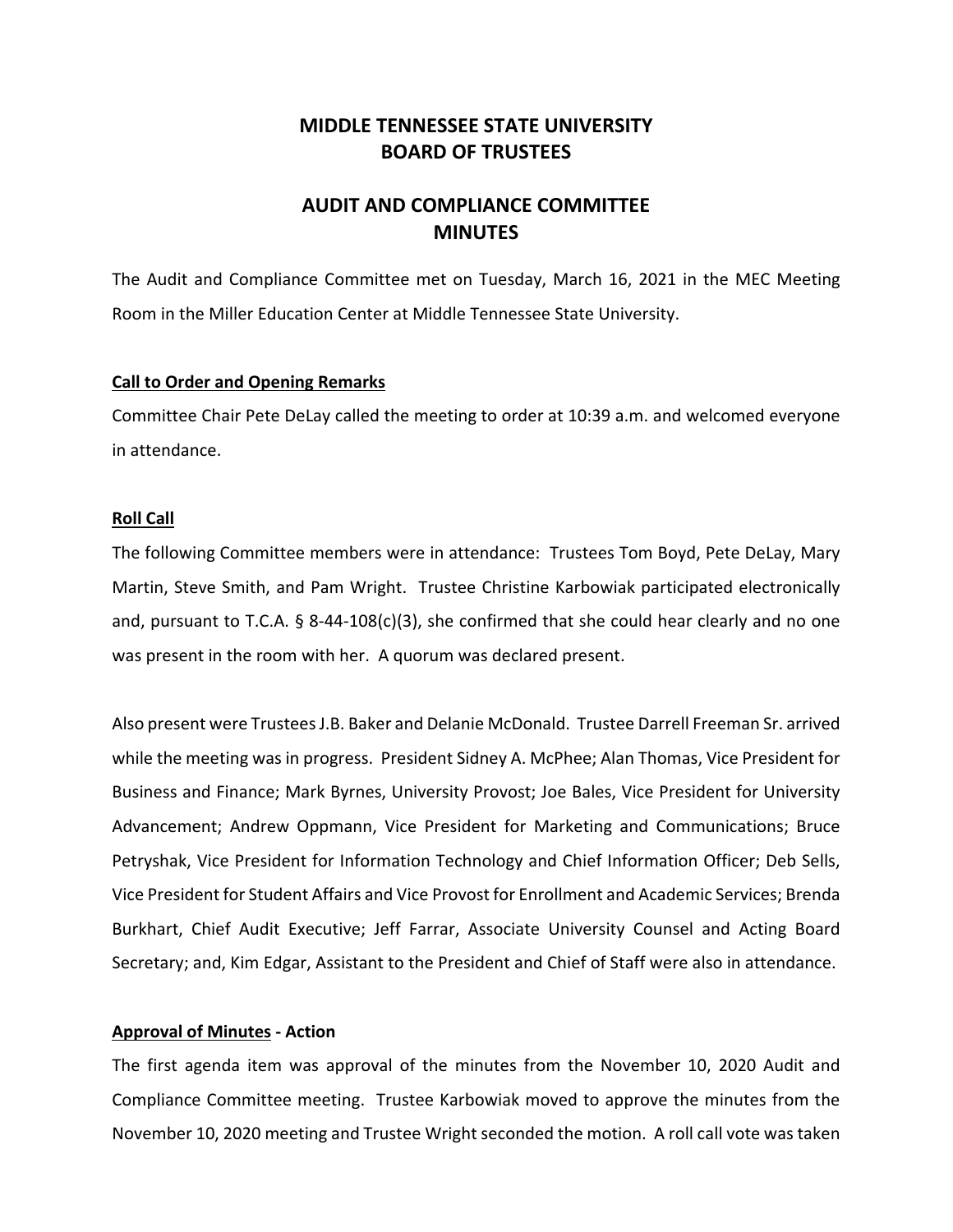and, with all Committee members voting "Aye," the motion to approve the minutes from the November 10, 2020 meeting of the Audit and Compliance Committee carried.

The next action item on the agenda, Approval of Policy Revisions was moved to the end of the agenda and the following information items were presented.

#### **Review of Conflict of Interest Disclosures in 2020 – Information**

Gené Stephens, Assistant Vice‐President for the Office of Compliance and Enterprise Risk Management, presented for the Committee's information the Report of Conflict of Interest Disclosures for 2020. There were 15 cases reviewed compared to 17 cases for the prior year.

## **Review of President's Statement of Disclosure of Interests for 2021 – Information**

Ms. Burkhart presented the President's Statement of Disclosure of Interests for 2021 for information and the Committee's review, noting there were no changes from the disclosures made in 2020.

# **Report on Compliance with Public Records Policy ‐ Information**

Mr. Farrar presented the Report on Compliance with Public Records Policy, Policy 120. A summary of the number of records requests received in 2020 was provided for the Committee's review. Mr. Farrar noted there were 156 total requests and records were provided in response to a majority of these requests. He also stated that denials are typically based on the confidentiality of the record under Tennessee state law or the lack of Tennessee citizenship required by policy.

#### **Results of External Reviews ‐ Information**

Ms. Burkhart presented the results of five external reviews. The Office of the Comptroller of the Treasury issued the financial and compliance audit report for the year ended June 30, 2020 on February 11, 2021. The report included unmodified opinions on the fairness of the presentation of the financial statements and contained no audit findings. The Office of the Comptroller of the Treasury released the results of the agreed‐upon procedures applied to the statement of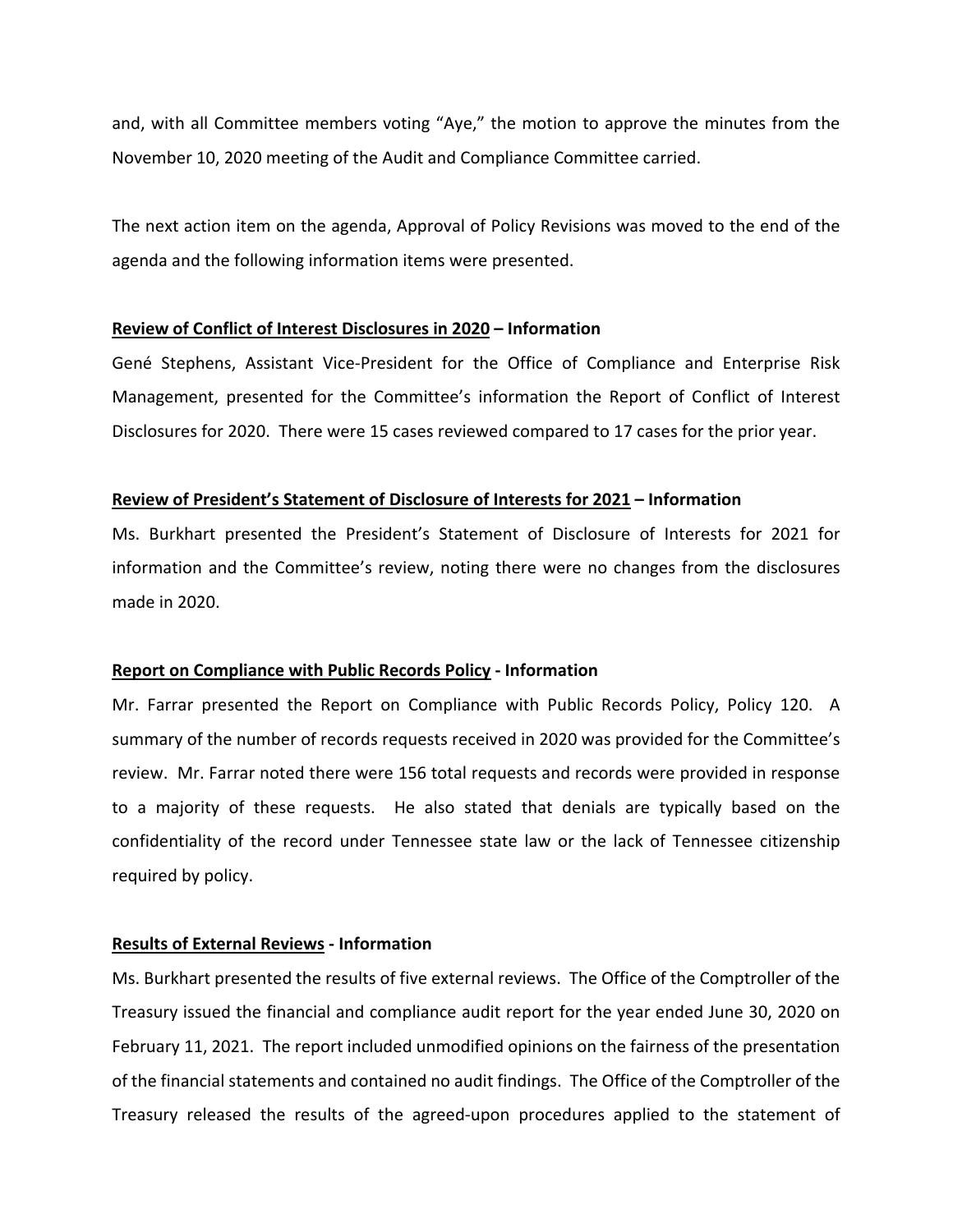revenues and expenses of the athletics programs for the year ended June 30, 2020 on January 13, 2021. There were no exceptions noted.

The U.S. Small Business Administration transmitted the financial examination report for the Tennessee Small Business Development Center for the 2019 program year on January 13, 2021. There were no findings requiring attention.

The Tennessee Student Assistance Corporation completed a program desk review of MTSU's state financial aid programs for the 2019‐2020 award year. The report concluded, "No substantive discrepancies were identified" and the financial aid staff was congratulated "on the quality of the administration of the institution's student financial aid programs."

The Comptroller of the Treasury issued an investigative report titled "Middle Tennessee State University – Somali Students Association and Muslim Students Association" which cited deficiencies in the review process of both the Office of Student Organizations and Service and the faculty advisors for the two student organizations. Management is implementing corrective action and a follow-up report of the corrective action will be presented at the next meeting of the Audit and Compliance Committee.

# **Quarterly Report – Results of Internal Audit Reports – Information**

Ms. Burkhart presented the results of one internal audit report issued since the November 10, 2020 report of audit results to the Audit and Compliance Committee. The Audit of the Office of the President for Fiscal Year 2020 was completed with no reportable issues.

The status of the current Internal Audit Plan for Fiscal Year 2021 was included in the meeting materials for the Committee's review.

# **Approval of Policy Revisions – Action**

**Policy 90 Athletics Integrity and Conduct of Athletics Staff:** Gené Stephens, Assistant Vice‐ President for the Office of Compliance and Enterprise Risk Management, provided an overview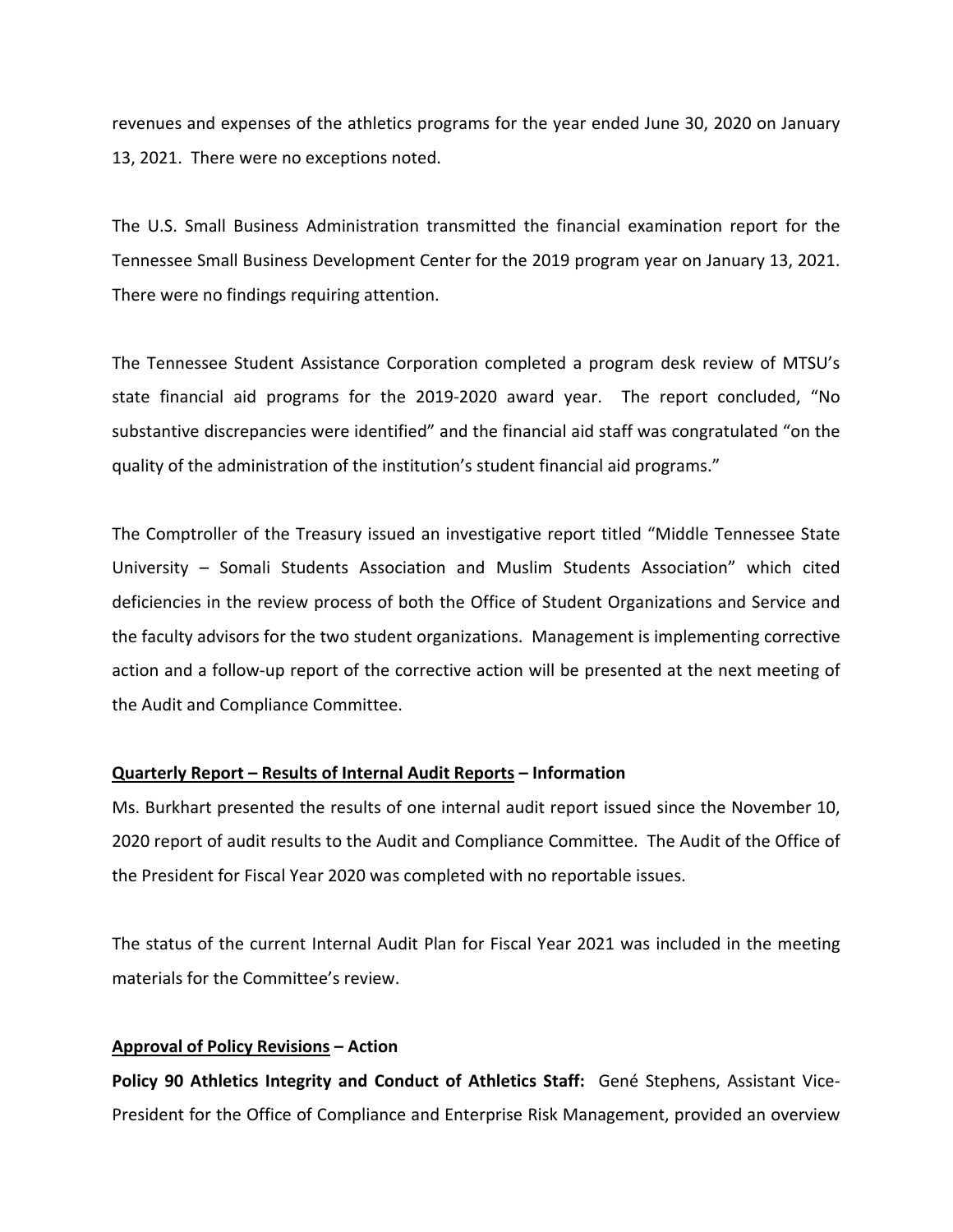of the proposed revisions which were drafted to clarify that matters covered by the University's discrimination‐based investigation policies(Policies 26, 27, and 29) and matters covered by NCAA or Conference‐USA rules are not subject to review under Policy 90. Also, cross‐references and policy names were updated and corrected.

Trustee Martin moved to approve the proposed revisions to Policy 90, Athletic Integrity and Conduct of Athletics Staff and Trustee Karbowiak seconded the motion. Dr. McPhee provided background information to the committee regarding the development of this policy and process. A roll call vote was taken and, with all Committee members voting "Aye," the motion to approve the proposed revisions to Policy 90, Athletic Integrity and Conduct of Athletics Staff carried.

**Policy 25, Equal Opportunity, Affirmative Action, and Nondiscrimination:** Christy Sigler, Interim Assistant to the President for Institutional Equity and Compliance provided an overview of the proposed revisions which were drafted to reflect the adoption of MTSU Policy 29 Title IX Compliance and to update job titles and terminology.

Trustee Wright moved to approve the proposed revisions to Policy 25, Equal Opportunity, Affirmative Action, and Nondiscrimination and Trustee Karbowiak seconded the motion. Following discussions regarding terminology, wording, and references included in the revised policy, Trustee Wright withdrew the motion to approve the proposed revisionsto Policy 25, Equal Opportunity, Affirmative Action, and Nondiscrimination.

Trustee Boyd made a motion to postpone the approval of the proposed revisions to Policy 25, Equal Opportunity, Affirmative Action, and Nondiscrimination and Trustee Smith seconded the motion. A roll call vote was taken and, with all Committee members voting "Aye," the motion to postpone the approval of the proposed revisions to Policy 25, Equal Opportunity, Affirmative Action, and Nondiscrimination carried.

## **Non‐Public Executive Session**